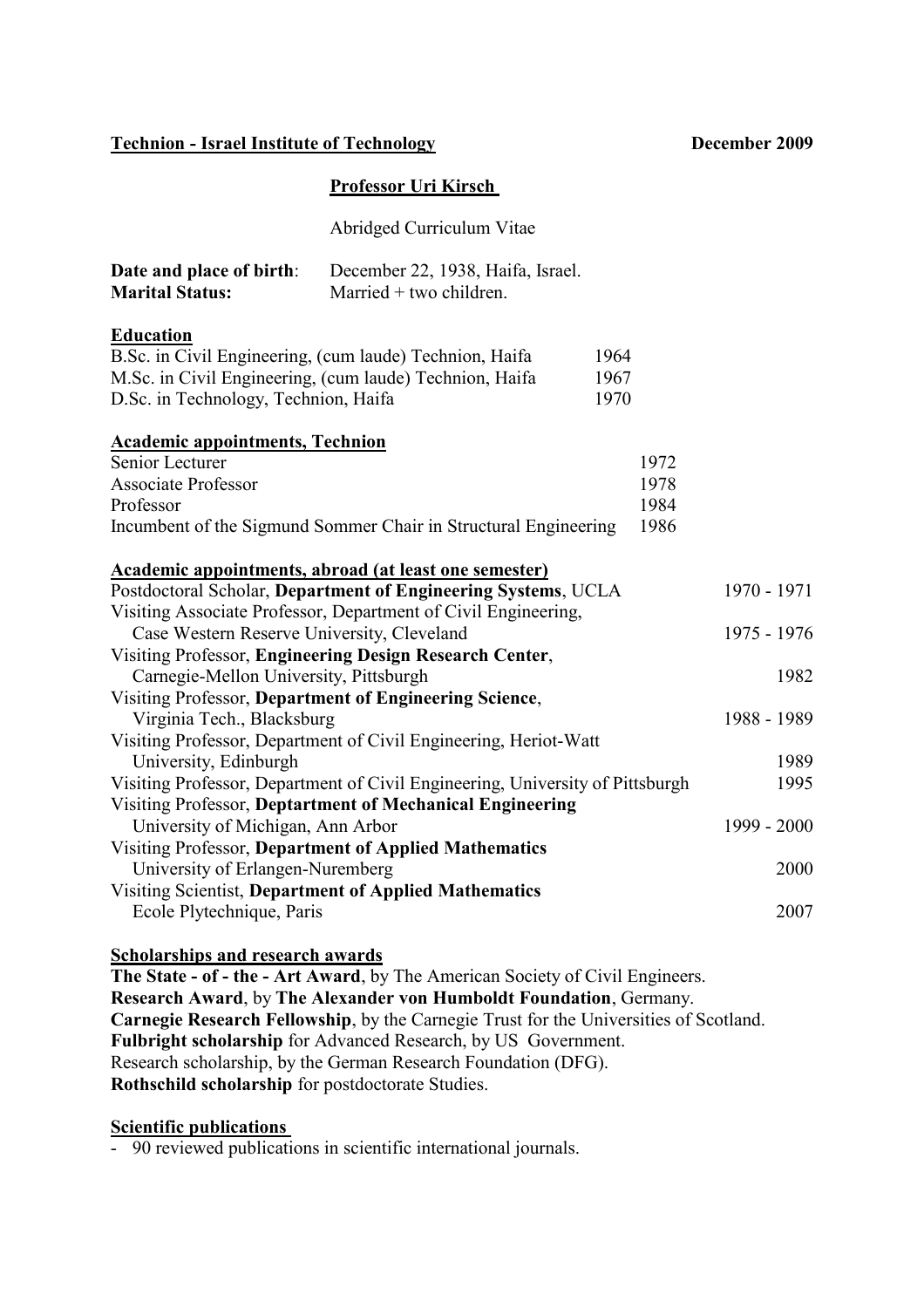- 60 presentations and various invited lectures in scientific international conferences.
- **Four books:** "Optimum Structural Design", McGraw-Hill, New-York, 1981, Maruzen, Tokyo, 1983. "Structural Optimization", Springer-Verlag, Heidelberg, 1993. "Design-Oriented Analysis of Structures", Kluwer, Dordrecht, 2002. "Reanalysis of Structures", Springer, Dordrecht, 2008.
- Chapters in various books.

# **Research activities**

- Member of editorial board, various international journals.
- Member of organizing committee and editorial board, many international conferences.
- Supervisor, 25 graduate students.
- Various research grants.

# **Administrative activities, Technion**

| <b>Head, Division of Structural Engineering</b>                                            | $1974 - 75$ , $1986 - 88$ , $1990 - 91$ , $2004 - 5$ |             |
|--------------------------------------------------------------------------------------------|------------------------------------------------------|-------------|
| Vice Dean of Civil Engineering                                                             | 1978 - 80, 1984 - 85                                 |             |
| Member, senate committee for graduate and undergraduate studies                            | 1986 - 88, 1992 - 95                                 |             |
| Member, senate committee for promotion and tenure of senior faculty                        |                                                      | $1993 - 95$ |
| In charge of the differential grants                                                       |                                                      | 1994 - 95   |
| <b>President</b> of the court for academic discipline of faculty members                   |                                                      | 1994 - 96   |
| <b>Deputy Senior Vice President</b>                                                        |                                                      | 1995 - 96   |
| Chairman, the enrollment action committee                                                  |                                                      |             |
| <b>Senior Vice President of Technion</b>                                                   |                                                      | 1997 - 98   |
| Chairman, senate committee for graduate and undergraduate studies                          |                                                      |             |
| <b>Chairman</b> , senate committee for promotion and tenure of senior faculty              |                                                      |             |
| Chairman, Technion Budget Committee                                                        |                                                      |             |
| Member, Board of Governors                                                                 |                                                      | 2001-2004   |
| Member, Council of the Board of Governors                                                  |                                                      | 2001-2004   |
| Member, Harvey Prize Committee                                                             |                                                      |             |
| Member, Preparatory Committee for Honorary Degrees                                         |                                                      |             |
| Member Steering Committee of the Senate                                                    |                                                      |             |
| <b>Professional and public activities</b>                                                  |                                                      |             |
| Vice President of the Int. Soc. for Structural and Multidisciplinary Optimization          |                                                      | $1995 - 98$ |
| Member, Exec. Comm., Int. Soc. for Structural and Multidisciplinary Optimization 1994 - 98 |                                                      |             |
| Director, Azorim Investment, Clal (Israel) Ltd.                                            |                                                      | 1996 - 98   |
| Director, S. Neaman Institute                                                              |                                                      |             |
| Director, Rapaport Institute                                                               |                                                      |             |
| <b>Director</b> , Technion Institute of Management                                         |                                                      |             |
| Member, Council of Engineering and Architecture                                            |                                                      | 1999-2004   |
| <b>Director, Technion R&amp;D Foundation</b>                                               |                                                      | 2002-2003   |

Member, **Council for Higher Education (MALAG)** 2002-2009 Member, **Committee for Planning and Budgeting (VATAT)** 2003-2009 **Vice Chairman, Committee for Planning and Budgeting (VATAT)** 2005-2009

Member of various **international and national committees**.